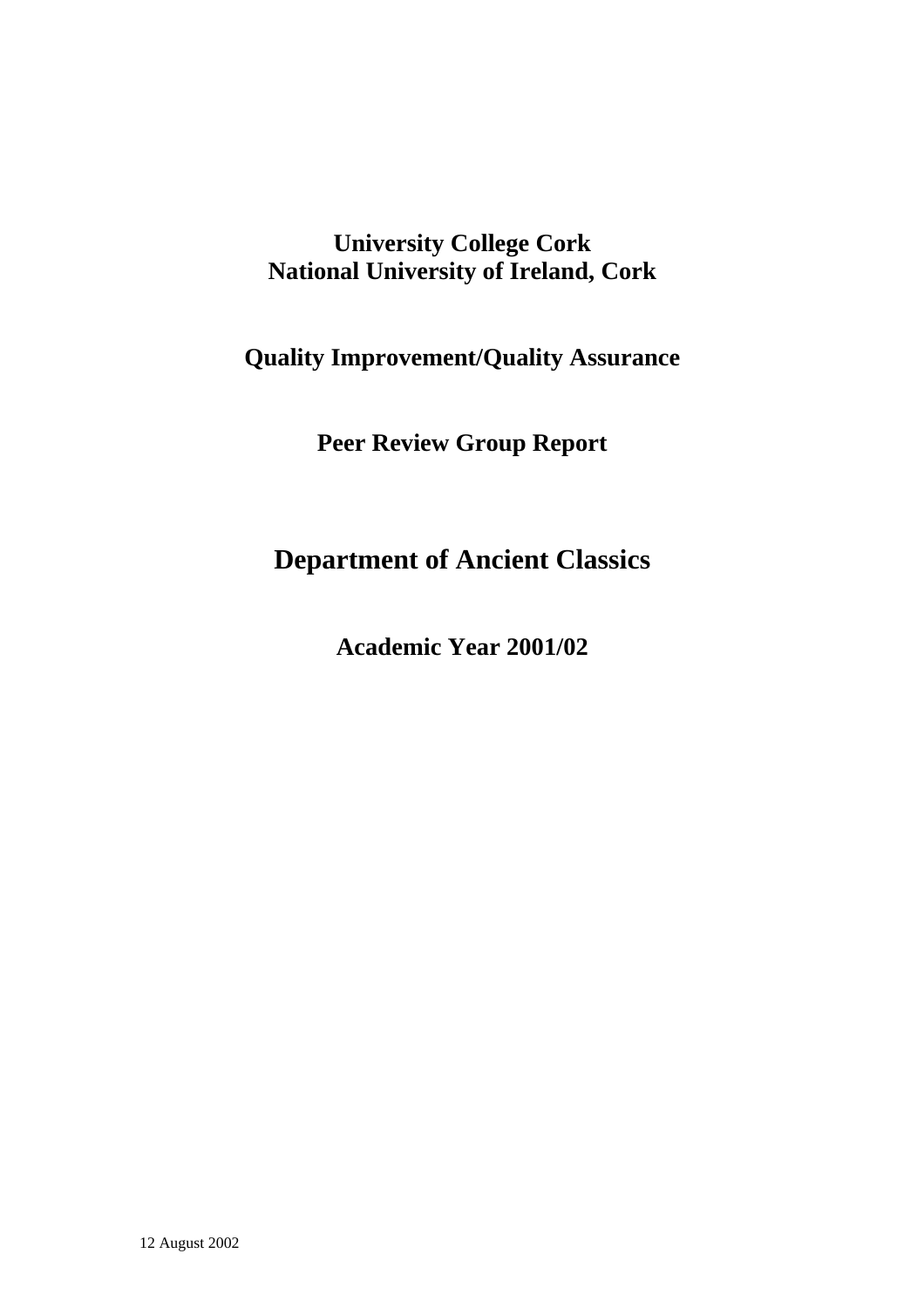#### **1. MEMBERS OF THE PEER REVIEW GROUP**

Professor Tim J. Cornell, Department of History, University of Manchester, UK Professor John Dillon, School of Classics, Trinity College Dublin Professor Terence O'Reilly, Department of Hispanic Studies, UCC (Chair) Dr. Grace Neville, Department of French, UCC

### **2. TIMETABLE OF THE SITE VISIT AND OUR COMMENTS ON ITS ADEQUACY**

Satisfactory overall. We found that the 15-minute slots allotted to staff / student representatives were somewhat tight. We would have liked to see the Registrar (though we understand from the Vice-President, Prof. A. Hyland, that he is unavoidably off campus at the moment). We were nonetheless happy with the representation of other categories at UCC (Vice-President, library personnel, etc.). The timetable for the conduct of the visit is attached as Appendix A.

#### **3. METHODOLOGY WE FOLLOWED IN PREPARING OUR REPORT**

The various members of the review group took copious notes over the two days of the visit. We discussed, reviewed and collated these in our final report.

### **4: THE SELF-ASSESSMENT REPORT AND OUR COMMENTS ON IT**

We would wish to stress our satisfaction that this section was splendidly prepared in every respect by the academic and administrative staff of the Department of Ancient Classics. The overall report was honest and open, and faithfully relayed all comments made in the individual self-assessment reports.

The report sees the Department mainly from the staff point of view: it does not give a clear enough picture of what it is like to be a student progressing through the various years. It was only when we met the students that we got a real grasp of their experience.

…………………………………………………………………………………………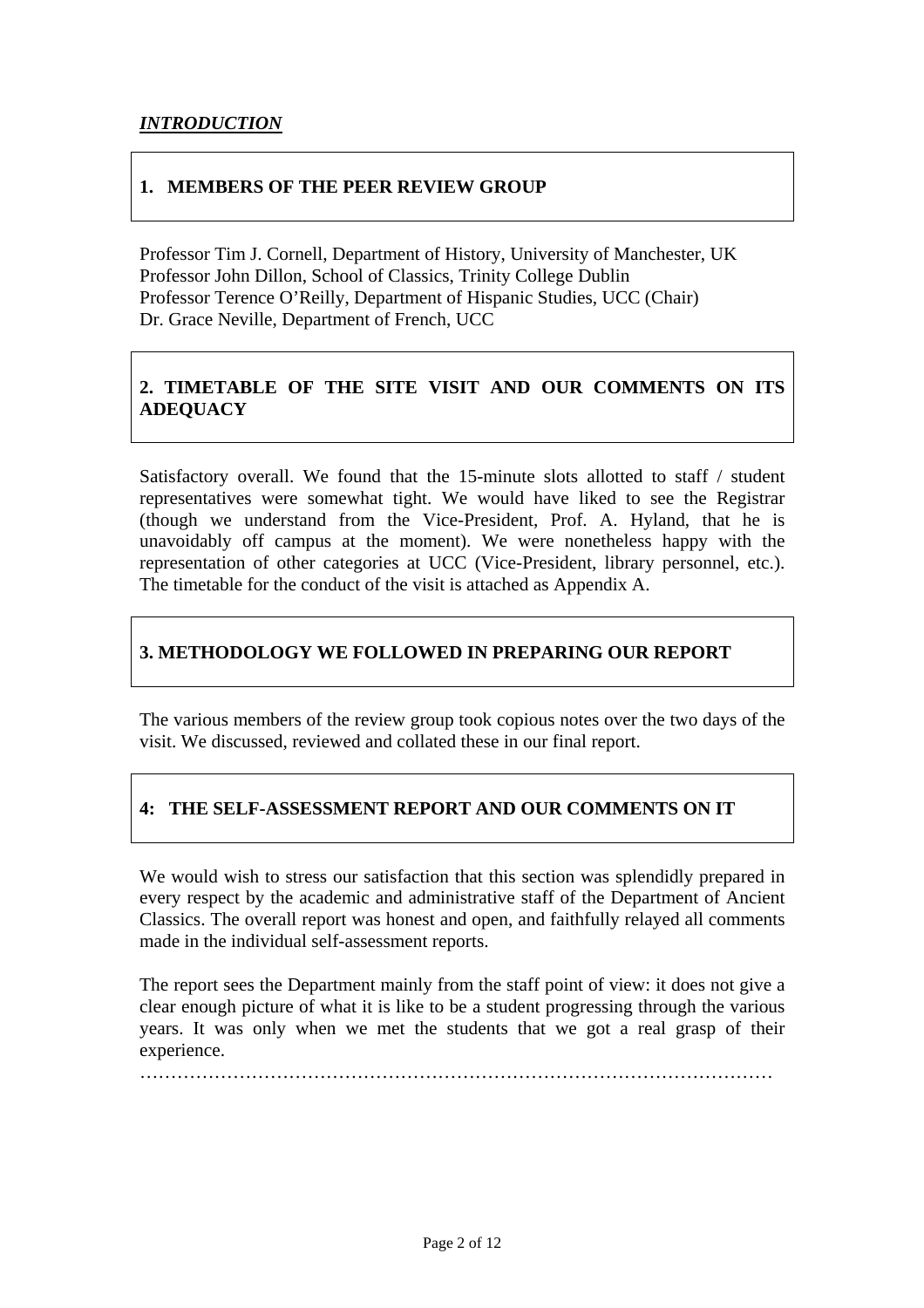#### **1. DEPARTMENT DETAILS, ORGANISATION AND PLANNING**

We are pleased to note that the Department has been transformed in the past few years. It is still in state of transition. We commend UCC for supporting the Department of Ancient Classics after a difficult number of years and we stress that it is imperative that this support should continue. In particular, it is important that staffing levels in the Department be maintained at present levels so that it can fulfil its mission into the future.

The Department's Strategic Plan correctly emphasises its two main projects, the Documents of Ireland project and the Summer School, as well as the intention of providing service courses to other areas of Humanities at undergraduate level. We commend these developments.

The development of modularisation in an interdisciplinary direction would be desirable for a number of reasons, not least of which would be its favourable impact on student numbers in the Department.

The College Language Teacher post in Classics should be integrated into the Department. The issue of promotional outlets / career structure for CLTs should be addressed. The CLT in Classics has a huge workload especially because of the (highly successful) Summer School organised by this staff member; consequently, it is important that the question of the huge disparity in workloads between CLTs in the various language departments be investigated immediately.

Liaison with the UCC Library should be tighter – we would wish to encourage the Department to develop its contacts there. For instance, course bibliographies could be given to the subject librarian who suggested, *inter alia*, that she could collaborate with Department staff to facilitate book availability around essay deadlines.

We noted the problems associated with the lack of physical space in the Department. In particular, Room 220 (ORB), which is surrounded by Classics Department offices, presents a particular difficulty. Its use by the Department of Education for music education is disruptive due to the lack of soundproofing. We understand that this matter was referred to the UCC Buildings Committee and that a recommendation that this room should be soundproofed was made. To date, however, nothing has been done. This matter should be prioritised by the College authorities. This room represents very valuable space and should be available for use by the Ancient Classics Department if necessary in collaboration with the Education Department.

Post-graduate space is very cramped and insufficiently resourced at present. Our attention was drawn to the fact that there is only one computer in the Classics Post-Graduate Room (which is not even hooked up to the Internet!) and no printer.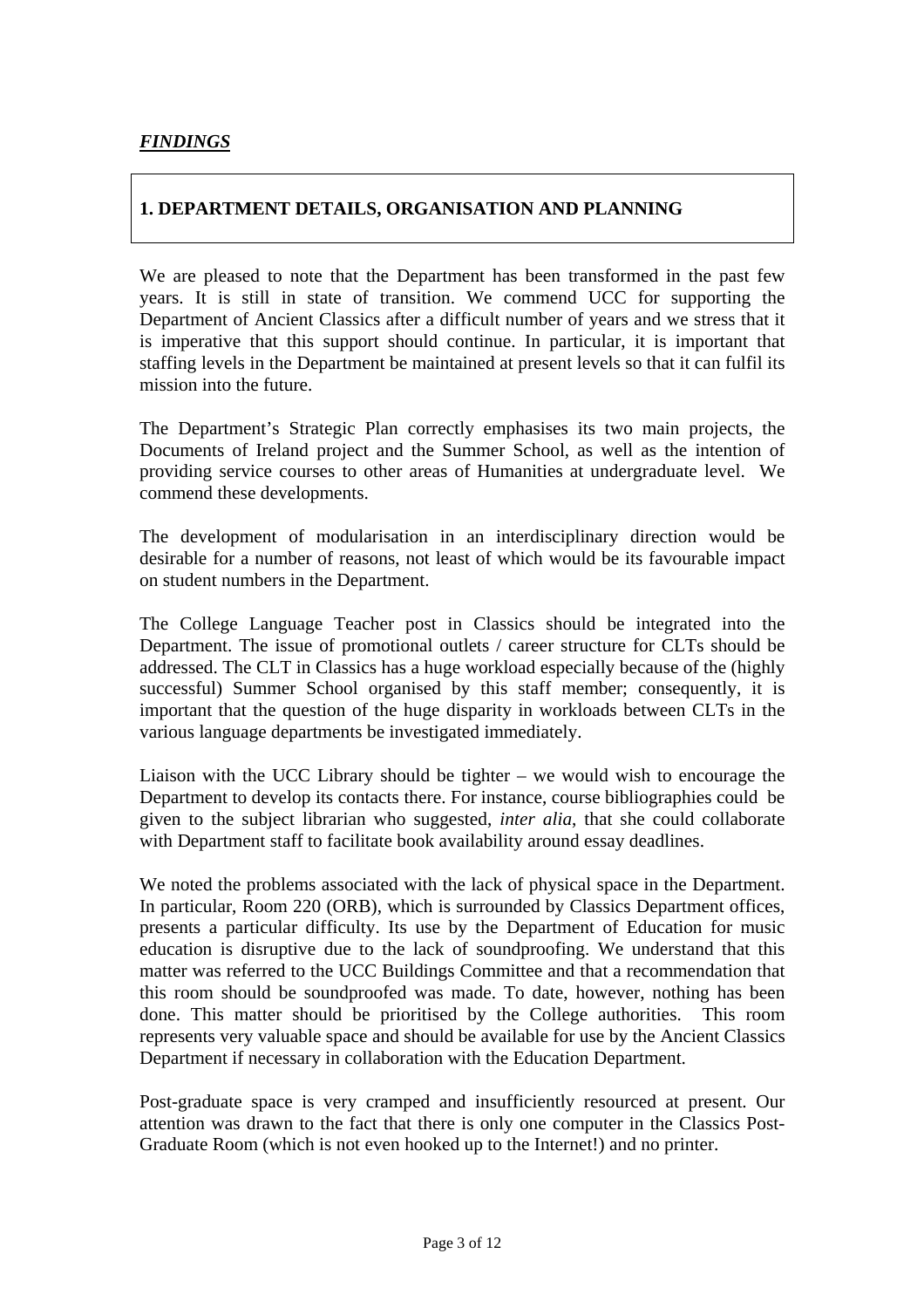We strongly recommend that a departmental student booklet be available. One of its purposes would be to provide students with required information on the following: list of staff, their research interests, contact details, office hours, etc. This booklet should contain student-friendly course descriptions at each level, explaining clearly students' intended progression from year to year, advice on study skills, definitions of what good written work should be, guidelines for presentation of written work, bibliographies, work and attendance requirements (stressing, for instance, that at least as much time again is imperative in private language study as in classroom contact), deadlines for written work, examination regulations, etc. In particular, the recommendations contained in various external examiners' reports regarding what is required at different grades could usefully be called to students' attention. It should also contain a general statement about the value of a Classics degree, employment possibilities for Classics graduates, etc. (liaison with the UCC Careers Office could be useful here.) The latter could be of particular benefit to students (and their parents) especially when students are selecting their Second Year subjects.

### **2. TEACHING AND LEARNING**

In general, we recommend that the Department should do what it is good at rather than try to cover everything,

We were very impressed by the amount of material covered in the teaching of Latin and Greek. These areas are proving to be very successful and are much appreciated by the students.

Greek and Roman Civilisation is a highly successful First Year programme. It should be the flagship of the Department and ought to be attracting large numbers of students in Second Year. The Department should urgently consider how to attract more students into Second and later years.

We found that in First Year the Department is trying to teach too much: too much material is covered and students are in danger of being overfed. In addition, some of the material is too demanding and too sophisticated for First Year students. Student are expected to be able to adopt a well-informed approach to and undertake a sophisticated analysis of the subject, with insufficient library resources. We recommend instead a broad general account of classical culture as a basis for First Year.

Level one tutorials should be regarded as a back-up of lectures, not as a supplement. Part of their function should be to address ongoing student queries and to elicit student responses. To this end, tutors should receive more guidance.

Second and Third Year courses should be targeted more towards the research interests of staff, should be thematic in form and content, and presented in a way that would make them more attractive to students from the Department and from outside. Attractive courses should reinforce the work carried out in First Year.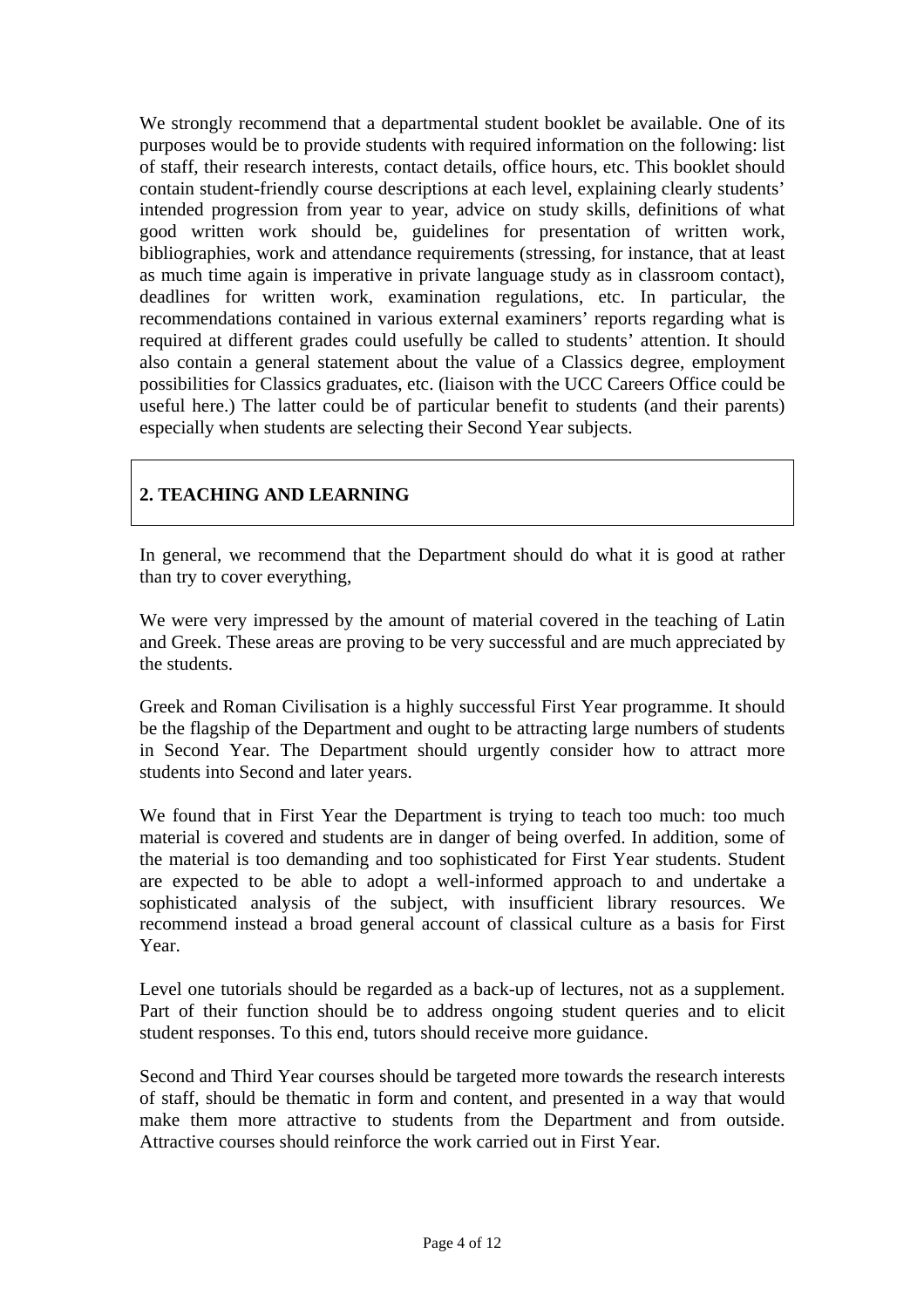Third Year should represent a further progression from Second Year, should be linked to research interests of staff and offer a challenge to the Department's best students to produce work of a high level.

In the area of modularisation, more flexibility should be encouraged at faculty level to allow students to take a 'discretionary sixth' ('floating' 5-credit module). Since the Department could benefit from this, it should consider offering a range of 5 or 10 credit modules. Courses on *inter alia* women in antiquity, mythology, ancient drama, and religion could be attractive to students from other disciplines as well as to Classics students.

The Department should encourage younger members of staff to avail of support in teaching that is currently being developed at a College-wide level. We also welcome the university's offer of training courses, and recommend that staff continue to avail of these. The mentoring of younger staff should be arranged.

#### **3. RESEARCH AND SCHOLARLY ACTIVITY**

We recognise with pleasure the radical and dynamic change in the Department's research culture since the appointment of new Head of Department. A serious, productive research culture is clearly evident in the Department at all levels. It seems to us that the Department has chosen well in developing expertise in Neo-Latin through the Documents of Ireland project. The gaining of one Government of Ireland scholarship and two Government of Ireland post-doctoral research Fellowships is a good indication of the Department's successful research strategy, and the impressive sums of money gained through the PRTLI are remarkable for a department of its size.

A further impressive research initiative is the Summer School in Greek and Latin which is unique in Europe. It provides essential research training for graduate students from a wide range of backgrounds and is a valuable research resource for a wide range of disciplines within the Humanities.

All staff in the Department are actively engaged in research. We would therefore wish to encourage the maintenance of a research-friendly atmosphere. This should lead to greatly increased levels of publications in future. Greater efforts should be made to facilitate this through a proper system and programme of sabbatical leave (via provision of teaching cover). Lecture schedules could be organised to facilitate this.

We note the difficulties of pursuing a research strategy in the library culture that obtains at present.

We would recommend that staff explore the possibility of applying for *major* research grants in order to carry out major projects. All levels of staff should consider this. Among various benefits of such funding could be the possibility of obtaining more research staff.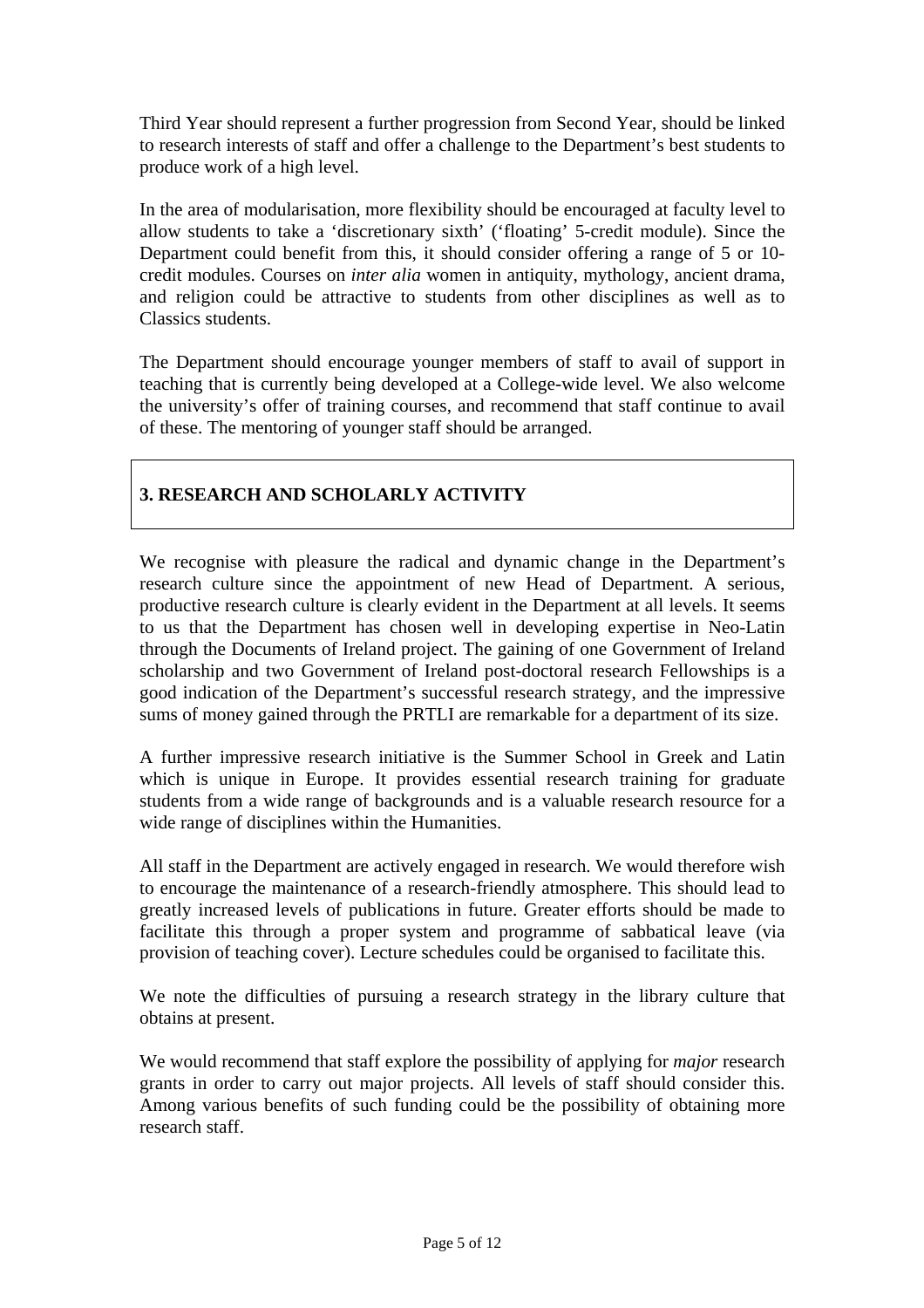#### **4. STAFF DEVELOPMENT**

We commend the University for deciding to fill position to be vacated by a senior lecturer, the failure to fill which would have rendered the Department incapable of fulfilling its mission, and we stress again the critical importance of maintaining satisfactory staffing levels in small departments.

We welcome the fact that in recent years the unacceptably high teaching hours of staff have been brought down to more realistic levels.

On the important issue of promotion, we note the need to develop more stability and more patterns to maximise promotion chances for staff, after recent years in which different realities prevailed.

### **5. EXTERNAL RELATIONS**

The Department has played a long and important role in this area. Without wishing to highlight an exhaustive list of achievements, we note, for instance that members of the department have served as Director of the Irish Institute of Hellenic Studies in Athens, as a representative on the Classical Association of Ireland, as chair of the RIA's National Committee for Greek and Latin Studies (currently held by a member of the department). One of the members of staff is co-author of the standard texts on reading Greek and reading Latin: these are the most widely used textbooks for teaching of these languages at university in the English-speaking world.

The Department's involvement in the Hiberno-Latin project is of great significance, and we commend the conferences and post-graduate seminars it has organised.

Liaison with schools is very important, and we recommend that the work the Department has carried out (e.g. visits to transition year groups in secondary schools) be continued. An inventory / mailing list should be established of the schools in the region who teach Latin or Classical Studies, and the Department should invite students and teachers to visit the Department. Schools should be contacted with an offer of talks on Classics topics (as happens elsewhere). Lectures could be offered on the Leaving Certificate syllabi of Latin and Classical Studies.

#### **6. SUPPORT SERVICES**

It should be College policy that letters be acknowledged and that the relevant person responsible for an area be identified. Liaison with the Finance Office is not satisfactory. Much time is wasted trying (not always successfully) to identify the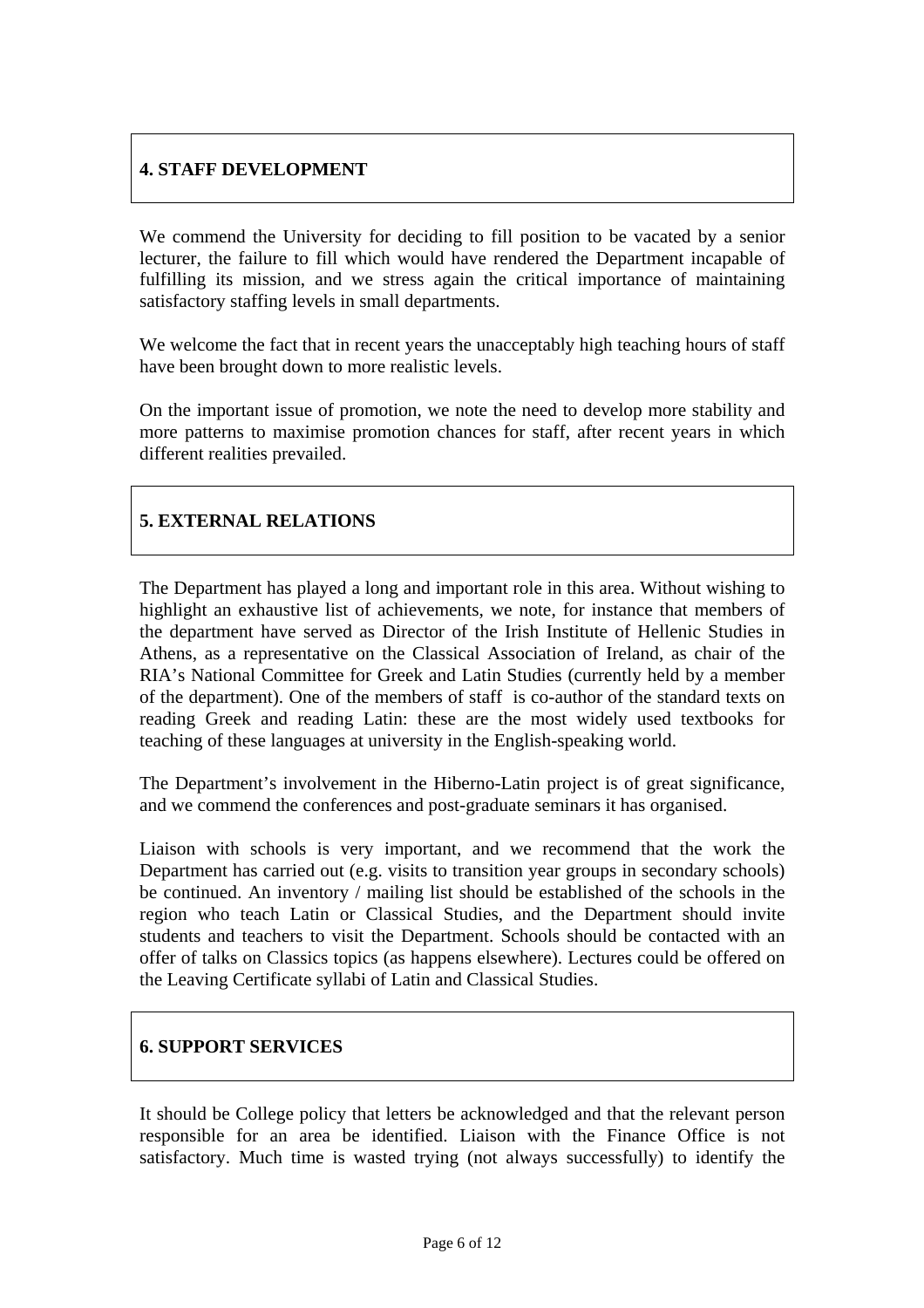person responsible for a particular area. We note similar difficulties in communications with the Buildings Office.

We would wish to recommend closer communication between the Department and the subject librarian. Greater benefit could be gained through closer contact with the subject librarian: copies of book orders could be discussed with/ sent to her. In particular, the Library staff we met were willing to make provision for the difficulties caused by large group teaching: reading lists should be sent to them to be put up on web; the Department should liaise with them on the matter of essay deadlines.

The whole question of the establishment of a working research library must be addressed urgently by the institution if research is to be fostered. Staff and students alike commented unfavourably on Library holdings/ services. The basic teaching holdings are not sufficient: library grants are insufficient to cover them. One researcher described the Library to us as 'more resembling a second-hand book shop'; a post-graduate stated that it is easier (less noisy) to read in the Students' Union building than in the Library. Staff must travel to other libraries in Ireland and abroad to access basic material. Given current problems with Library holdings, charges for inter-library loans should be waived for staff and post-graduates.

We were dismayed by the lack of security at the Library entrance. Clear failure to observe and enforce rules seems to make the Library unsuitable for serious work. The Library staff are aware of this but need support from the institution in enforcing rules.

Criticism was voiced of the service provided by Campbell's Catering. Why not allow more competition on campus in order to improve services for students?

………………………………………………………………………………………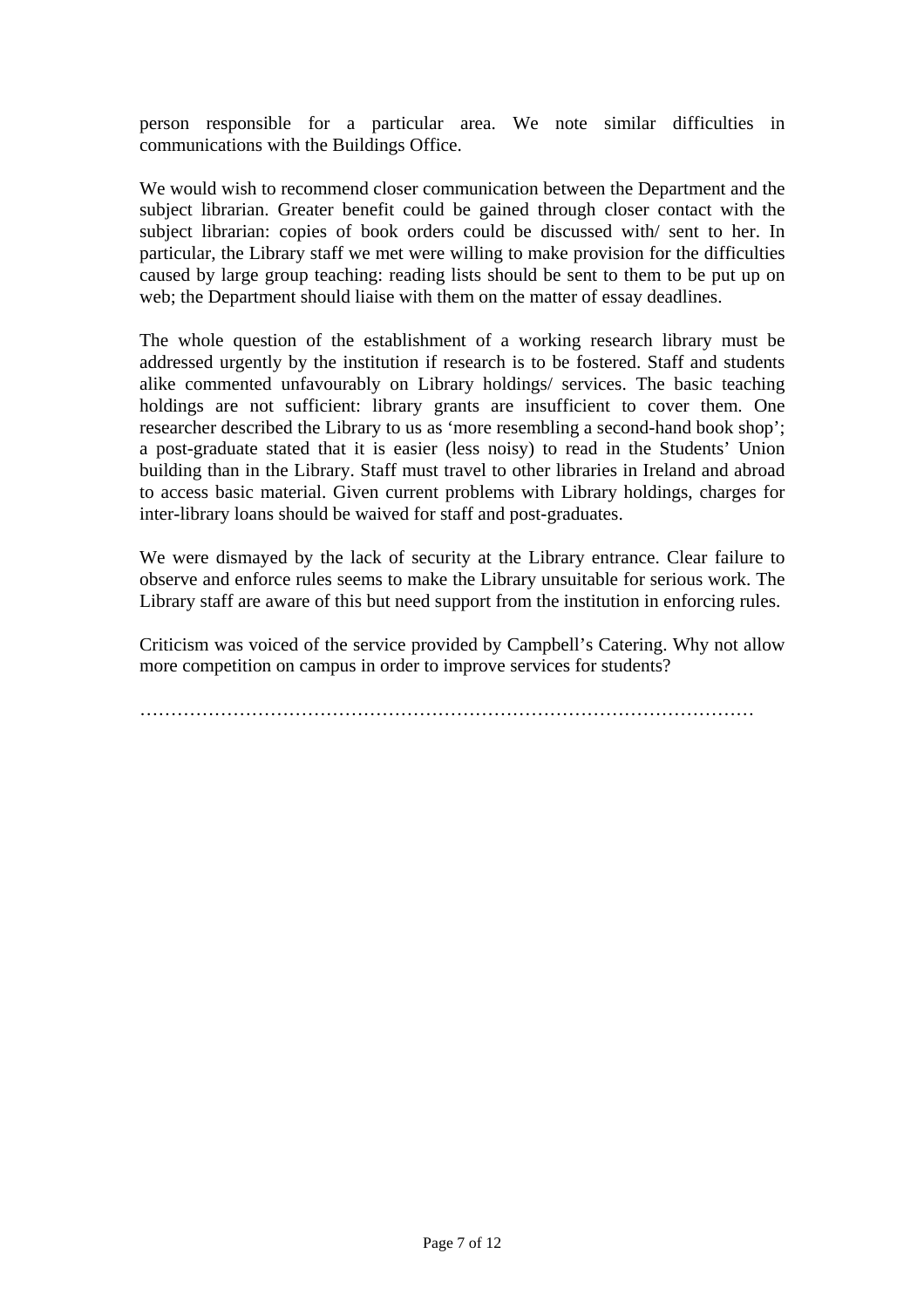#### **1. STRENGTHS**

From all sources (staff and students) it is clear that the key to the present buoyancy is the leadership of the current Head of Department. Morale is commendably high and an atmosphere of strong collegiality prevails: this, too, is due in no small part to the current leadership. We found that at all levels the Department is an admirably united, vibrant, forward-looking one where the overall atmosphere is conducive to serious work.

The students are positive overall, and recognise that some of the problems they encounter are outside the Department's control. They appreciate the teaching and dedication of staff.

The long tradition in the Department of teaching Greek and Latin is remarkably successful given how demanding it tends to be on students.

Niche areas are well chosen: the Summer School and the Centre for Neo-Latin Studies (with its Irish dimension): these are of huge importance for a wide range of scholars worldwide.

The Department is developing its research strengths and we expect it to be a serious centre for the study of the subject in the future.

Solid and productive work is being done on a wide range of areas including Greek tragedy and comedy, Lucian and late Roman military history, and other aspects of the late antiquity.

#### **2. WEAKNESSES**

Weaknesses are caused by some university structures and college policies within and between faculties. These have an inhibiting effect on the Department's capacity to recruit students especially at Second and Third Year.

We also noted weakness concerning the staffing level which is currently just now sufficient to deliver programmes. A crisis would ensue, however, if any post were to be lost. Due to staffing levels, there is little scope for sabbatical research leave or for the encouragement of sustained research.

Second and Third Year should be restructured: greater flexibility could be achieved if the department did not try to cover everything, and if structures allowed some courses to be dropped occasionally.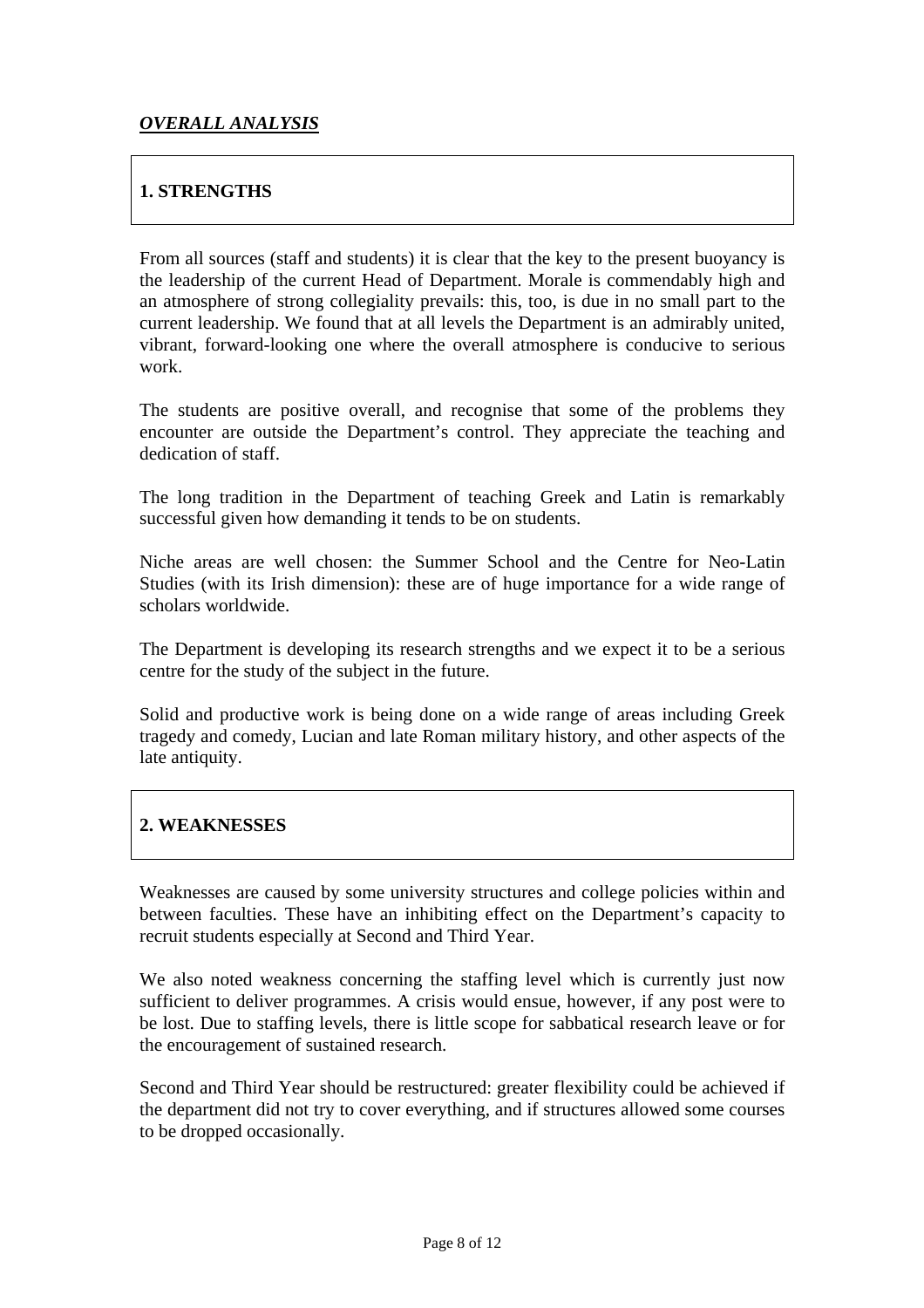Student numbers present a concern. The syllabus offered by the Department should therefore be reorganised in order to attract more students. The existing syllabus (offered by the Department) is rigid and inflexible and needs to be reorganised to this end.

Library provision: see above.

#### **3. OPPORTUNITIES**

The restructuring of courses should lead to positive results e.g. the admission of more and better students, help towards the provision of sabbatical leave, and the fostering of a research culture. If the Third Year courses are research-led, this would also help.

The highly successful Summer School could develop into an opportunity to hire an additional staff member to teach and be active in the Department.

The Departmental Neo-Latin Centre could be a world centre, put the Department on the map and heighten its research profile. Its publications could assure the world-wide circulation of important documents such as sources for Irish history (see especially North America).

There is a real opportunity for the Department to apply for major interdisciplinary research grants of 2 - 3 year duration. Younger and established members of staff should be encouraged to apply for these e.g. in areas such as late Roman history, the Irish annals. The institution should supply support for such applications. This might result in the acquisition of research assistants with teaching duties who could ease workloads.

### **4. THREATS**

In a period of recession, the Department might lose a staff member who might not be replaced. It is therefore constantly vulnerable. It currently has gained momentum and is visibly succeeding in its mission, but this could be lost.

A drop in student retention rates could lead to difficulties. Rigid departmental structures in the University make it difficult for the Department to fulfil its service role.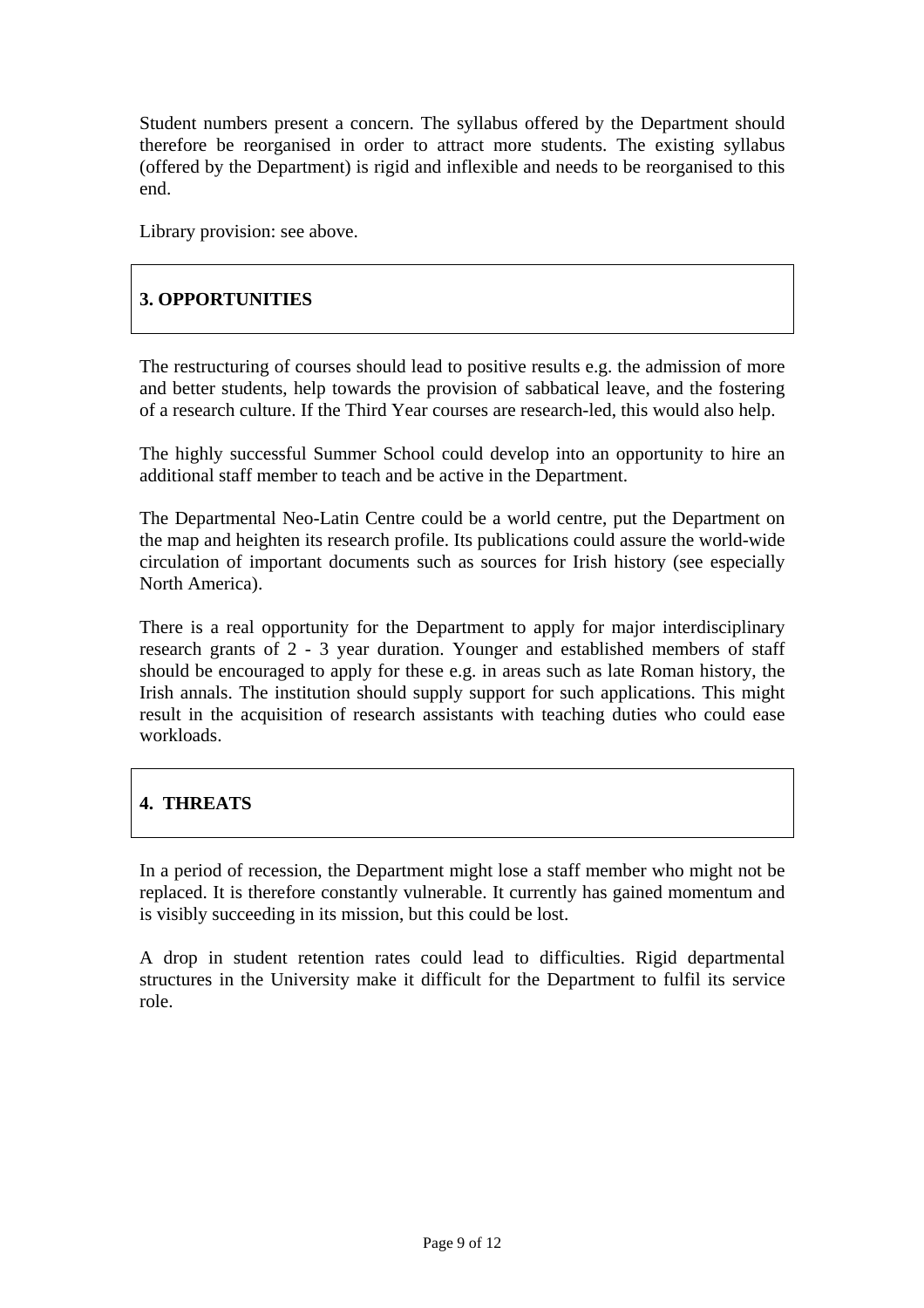## *RECOMMENDATIONS FOR IMPROVEMENT*

- reorganise the Greek and Roman Civilisation course to include flexible options on staff research interests
- provide an informative, student-friendly Departmental booklet
- liaise with schools offer a course on the Leaving Certificate Latin / Classical Studies courses
- develop provision for sabbatical leave; the University should address with urgency the question of the provision of sabbatical leave in small departments
- staffing levels must be maintained at a viable level
- open up the modular system to make it more flexible/ open
- actively pursue major research grants
- develop the Summer School
- in the Department's literature, stress to employers the value of a Classics education
- get information from IBEC and similar organisations on desirable qualities required in graduates
- liaise with Careers Service re graduate employment
- liaise more closely with the Library
- We were particularly impressed by the role played by the manager of Neo-Latin project and feel it would be highly desirable that the important and valuable gifts of this project manager could be supported on an imaginative inter-departmental basis – this should be considered by the Faculty and the University.
- Change the name of the Department to 'The Department of Classics', in line with practice elsewhere.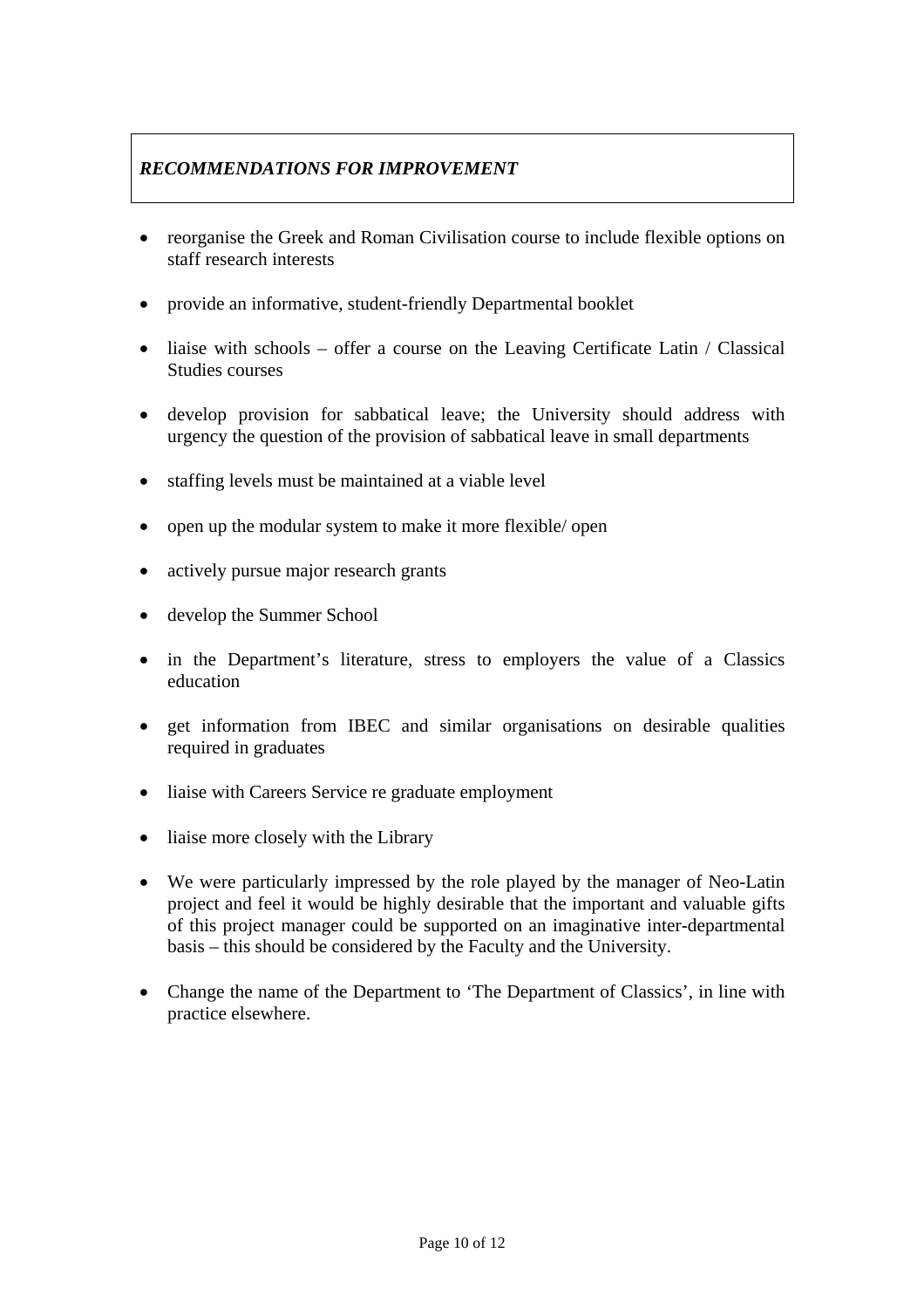#### **Appendix A**

# **Timetable for conduct of Peer Review Group Visit**

## **Department of Ancient Classics**

#### **Monday 11 March 2002**

| $18.00 - 19.30$ | Meeting of members of the Peer Review Group for briefing by Director of Quality |
|-----------------|---------------------------------------------------------------------------------|
|                 | Promotion Unit, Dr. N. Ryan.                                                    |
|                 | Group agrees final work schedule and assignment of tasks for the following 2    |
|                 | days.                                                                           |
|                 | Views are exchanged and areas to be clarified or explored are identified.       |
| 20.00           | Dinner for members of the Peer Review Group and Head of Department and          |

#### **Tuesday 12 March 2002**

08.30 – 09.00 Convening of Peer Review Group in Room 255, O'Rahilly building

Departmental Co-ordinating Committee.

- 09.00 13.00 Consideration of Self-Assessment Report and other inputs along with all department staff, including administrative / technical / support staff, as appropriate. Time will be allowed for private meetings of members of the Peer Review Group with members of staff.
- 09.00 12.30 Meetings with individual members of staff.
	- 09.00 Dr. Pat Cronin
	- 09.15 Dr. Conn Murphy
	- 09.30. Dr. David Woods
	- 09.45 Dr. Noreen Humble
	- 10.00 Ms. Margaret Lantry
	- 10.15 Mr. John Barry
	- 10.30 Ms. Carmel McCallum-Barry
	- 10.45 Ms. Vicky Janssens
	- 11.30 Dr. Margaret Buckley
	- 12.00 Ms. Olive O'Flaherty
	- 12.15 Dr. Chris Gaynor
	- 12.30 Professor Keith Sidwell, Head of Department
- 13.00 14.00 Working lunch for members of Peer Review Group
- 14.00 14.30 Visit to core facilities of Department
- 14.30 17.00 Meetings with representative selections of students and recent graduates
	- 14.30 Sheila O'Mahony and Bryan Lovely (Post Graduates)
	- 14.45 Beverly Bryan GK1001
	- 15.00 Padraig Coakley GR3 and LT3
	- 15.15 Jessica Whitty GR1001
	- 15.30 Fiona Foskin GR1001